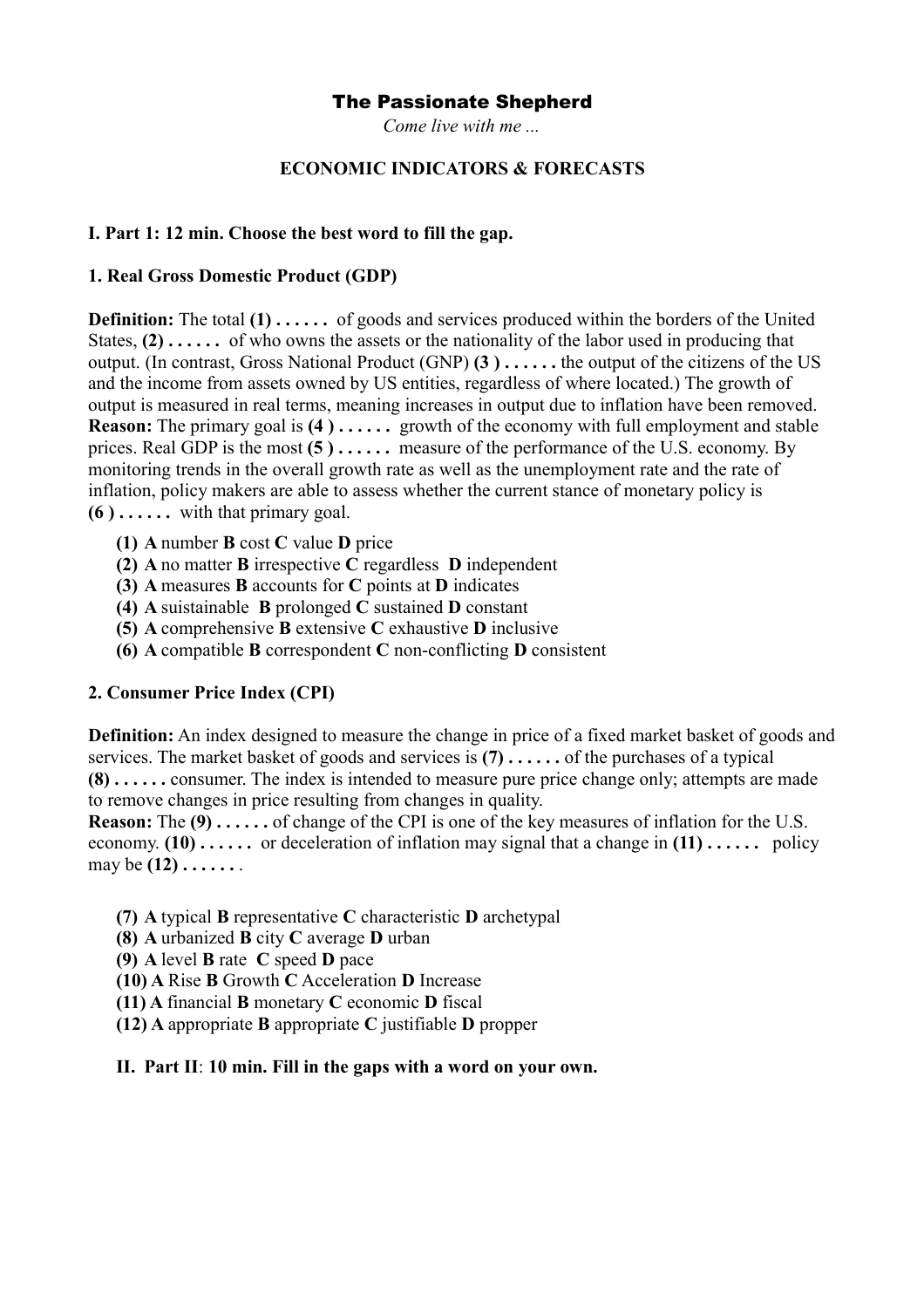*Come live with me ...*

## **3. Nonfarm Payroll Employment**

**Definition:** An estimate of the number of payroll jobs at all nonfarm business establishments and government agencies. Information is also provided **(13) . . . . . .** the average number of hours worked **(14) . . . . . .** week and average hourly and weekly earnings.

**Reason:** Growth of employment and hours worked provide important information about the current and likely future pace **(15) . . . . . .** overall economic growth. Trends **(16) . . . . . .** average hourly earnings provide information about supply and demand conditions in labor markets, **(17) . . . . . .** may provide signals about the overall level of resource utilization in the economy.

## **4. Housing Starts**

**Definition:** An estimate of the number of housing units on which construction was started. **Reason:** Housing is perhaps the **(18)** . . . . . . interest-rate sensitive sector of the economy. It often experiences large swings in activity **(19) . . . . . .** response to changes in the level of long-term interest rates such as those on mortgages. **(20) . . . . . .** residential investment represents just four percent of the level of GDP, due to its volatility it frequently represents a much higher proportion of changes in GDP **(21) . . . . . .** relatively short periods of time. Policy makers monitor the housing sector very carefully **(22) . . . . . .** clues about the near-term performance of the economy and for the effects of changes in financial conditions

### **5. Industrial Production/Capacity Utilization**

**Definition:** An index designed to measure changes in the level of output in the industrial sector of the economy. The index is grouped **(23) . . . . . .** both products (consumer goods, business equipment, intermediate goods, and materials) and industry (manufacturing, mining, and utilities). **Reason:** While the industrial sector of the economy represents only about 20 percent of GDP, because changes in GDP **(24) . . . . . .** heavily concentrated in the industrial sector changes in this index provide useful information on the current growth of GDP. The level of capacity utilization in the industrial sector provides information on the overall level of resource utilization in the economy which may in turn provide information on the likely future course of inflation

# **Part III: 10 min. Find a derivative.**

### **6. Business Sales**

**Definition**: Total current-dollar sales and **(25) . . . . . . . . . . . . . . . .** for the manufacturing, **(26) . . . . . . . . . . . . . . . .**, and retail sectors of the economy. **Reason**: This release is the  $(27)$  . . . . . . . . . . . . . . . . source of data. The rate of accumulation plays a key role in determining the current pace of economic growth and often provides **(28) . . . . . . . . . . . . . . . .** clues about the future pace of growth as well.

**(25)INVENT (26) SALE (27) PRIME (28) USE**

**7. Retail Sales**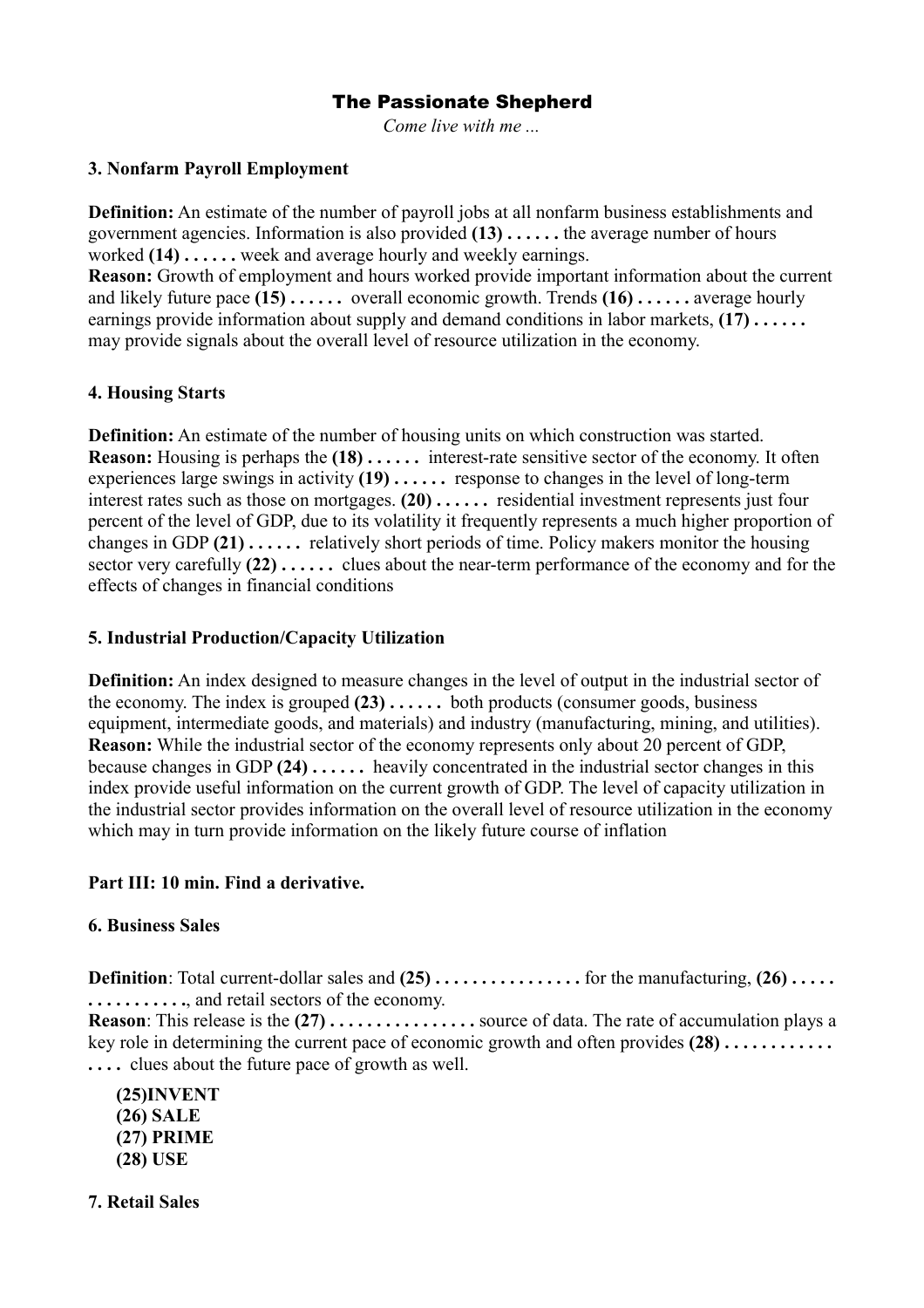*Come live with me ...*

**Definition:** An estimate of the total sales of goods by all retail **(29) . . . . . . . . . . . . . . . .** in the U.S. (Sales of services are not included.) Data are presented in nominal, or current, dollars, meaning they are not adjusted for inflation. However, the data are adjusted for seasonal, holiday, and trading-day differences between the months of the year.

**Reason:** Personal **(30) . . . . . . . . . . . . . . . .** expenditures (PCE) represent roughly two-thirds of GDP. By monitoring retail sales, policy **(31) . . . . . . . . . . . . . . . .** are able to make an assessment of the likely growth of PCE for the current and future quarters

**(29) ESTABLISH (30) CONSUME (31) MAKE**

### **8. Advance Durable Goods Shipments, New Orders and Unfilled Orders**

**Definition:** Data on shipments, new orders, and unfilled orders, expressed in current dollars, for things such as primary metals, fabricated metals, electric generating equipment, nonelectrical **(32) . . . . . . . . . . . . . . . .**, information processing equipment, and transportation equipment, including civilian and military **(33) . . . . . . . . . . . . . . . .** and ships, light-, medium-, and heavy-duty trucks, and automobiles.

**Reason:** The data in this report provide information on the strength of demand, from both domestic and foreign sources, for U.S. manufactured **(34) . . . . . . . . . . . . . . . .** goods. Rising orders, shipments, and unfilled orders suggest demand is strengthening, which will likely result in increasing production and employment, while falling orders, shipments, and unfilled orders suggest the opposite. Data in this release also provides information on the current and likely future pace of business investment in new equipment

**(32) MACHINE (33) CRAFT (34) ENDURE**

### **9. Light-Weight Vehicle Sales**

**Definition:** Total unit sales and leases of domestic and imported new automobiles and light-weight trucks (up to 10,000 pounds gross vehicle weight). Includes sales and leases to both consumers and businesses.

**Reason:** While a (35) . . . . . . . . . . . . . . . . . small component of the overall economy, changes in light-weight vehicle sector often account for a large part of quarter-to-quarter changes in the rate of growth of GDP

### **(35) RELATE**

### **10. Yield on 10-year Treasury Bond**

**Definition:** The current market interest rate or yield on U.S. Treasury bonds maturing 10 years in the future.

**Reason:** Movements in long-term interest rates such as the 10-year Treasury rate provide information about likely future changes in the level of **(36) . . . . . . . . . . . . . . . .** in the interestsensitive sectors of the economy. For example, mortgage interest rates often move in tandem with the 10-year Treasury rate, and changes in mortgage rates often precede changes in the level of activity in housing markets

**(36)ACT**